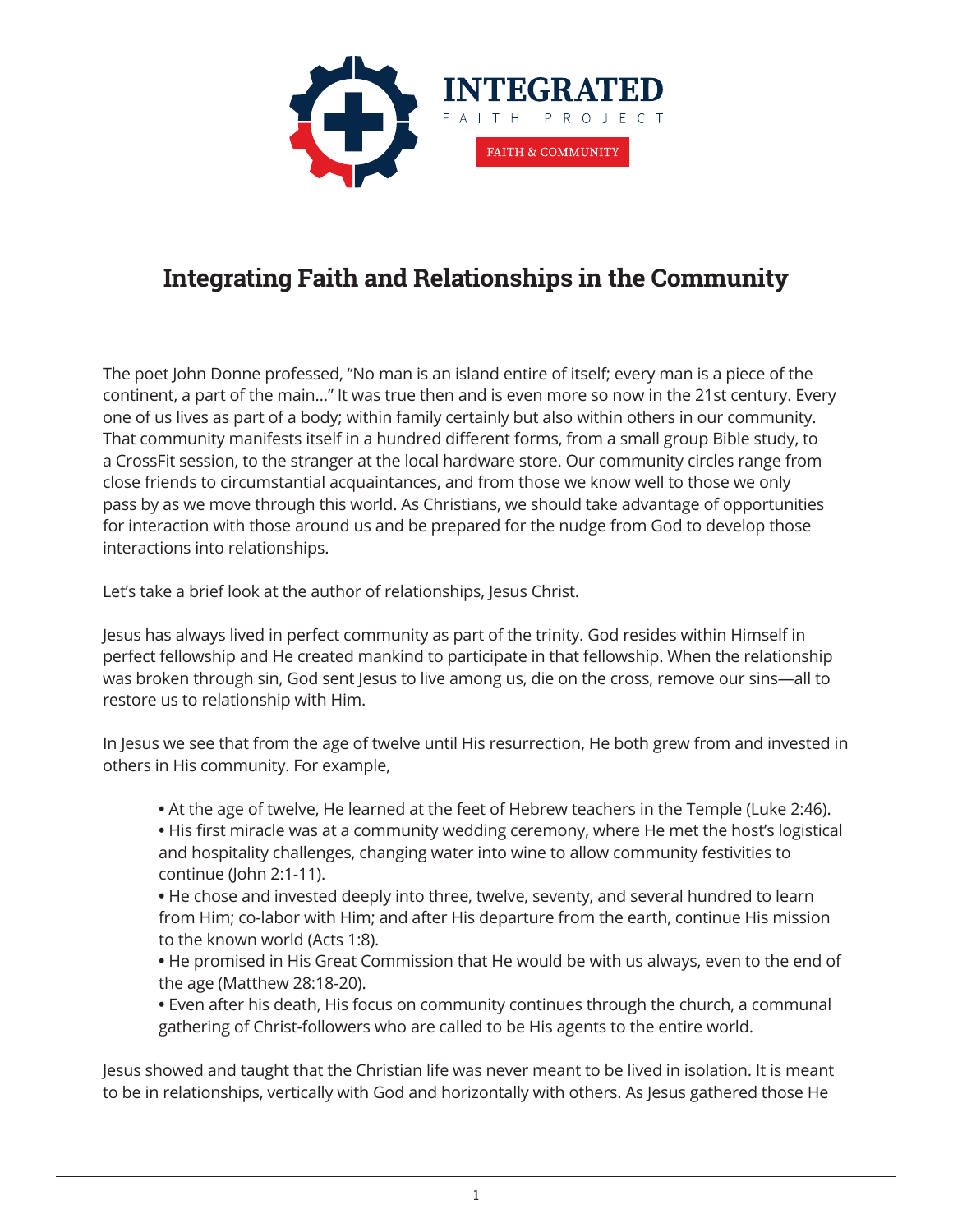

would be in closest fellowship with, Mark wrote, "And he appointed twelve (whom he also named apostles) so they might be with him" (Mark 3:14). *That they might be with Him*—Jesus' desire was a relationship of a journey together. That is our model for fellowship with Him and fellowship with others. Let's look at two general areas Christians are to live out their faith among those God has placed in their community.

## **First, Christian are to live out their faith within a local body of believers.**

As believers we are instructed to be a part of a body where we can worship God, grow spiritually while encouraging and serving one another. The apostle Paul gives clear guidance for the church that includes equipping the saints for ministry and building up the body—with the ultimate goals of unity of the faith, knowledge of the Son of God, and maturity of those in the fellowship of believers (Ephesians 4:11-16). After Christ's ascension on the day of Pentecost, the community of believers gathered together for worship. We see God's plan for the early church in Acts chapter 2: "And they devoted themselves to the apostles' teaching and the fellowship, to the breaking of bread and the prayers…and all who believed were together and had all things in common… praising God and having favor with all the people … and the Lord added to their number day by day those who were being saved" (Acts 2:42-47). The apostles followed the example of Jesus, and we should do likewise. Scripture admonishes us, "[Do not] neglect to meet together, as is the habit of some, but encourage one another!" (Hebrews 10:25).

Military men and women's frequent moves, deployments, and unique lifestyle can make it extremely challenging to fully participate in the body of Christ. It's hard to find a place to worship and even once you find a place, there is a sense that plugging into a specific ministry isn't worth it since you'll likely move again. If you've felt this, you aren't alone. In fact, most military believers would say they have experienced those same feelings of disconnectedness and ask the same questions you probably have asked. Questions like...

- **•** Where will I and my family continue our growth in faith and service to the Lord?
- **•** Equally important, where would God have us serve the Body of Christ through our gifts, talents, and resources?
- **•** How can I serve in the body considering both the challenges—and the opportunities associated with the military
- **•** How do I get involved in a ministry given my career and lifestyle?

We are called to Biblical and mutually edifying relationships, not just casual acquaintances. In his letter to the Thessalonian church, Paul reveals a heart refined by the work of Christ. He writes, "But we were gentle among you, like a nursing mother taking care of her own children. So, being affectionately desirous of you, we were ready to share with you not only the gospel of God but also our own selves, because you had become very dear to us" (1 Thessalonians 2:7-8).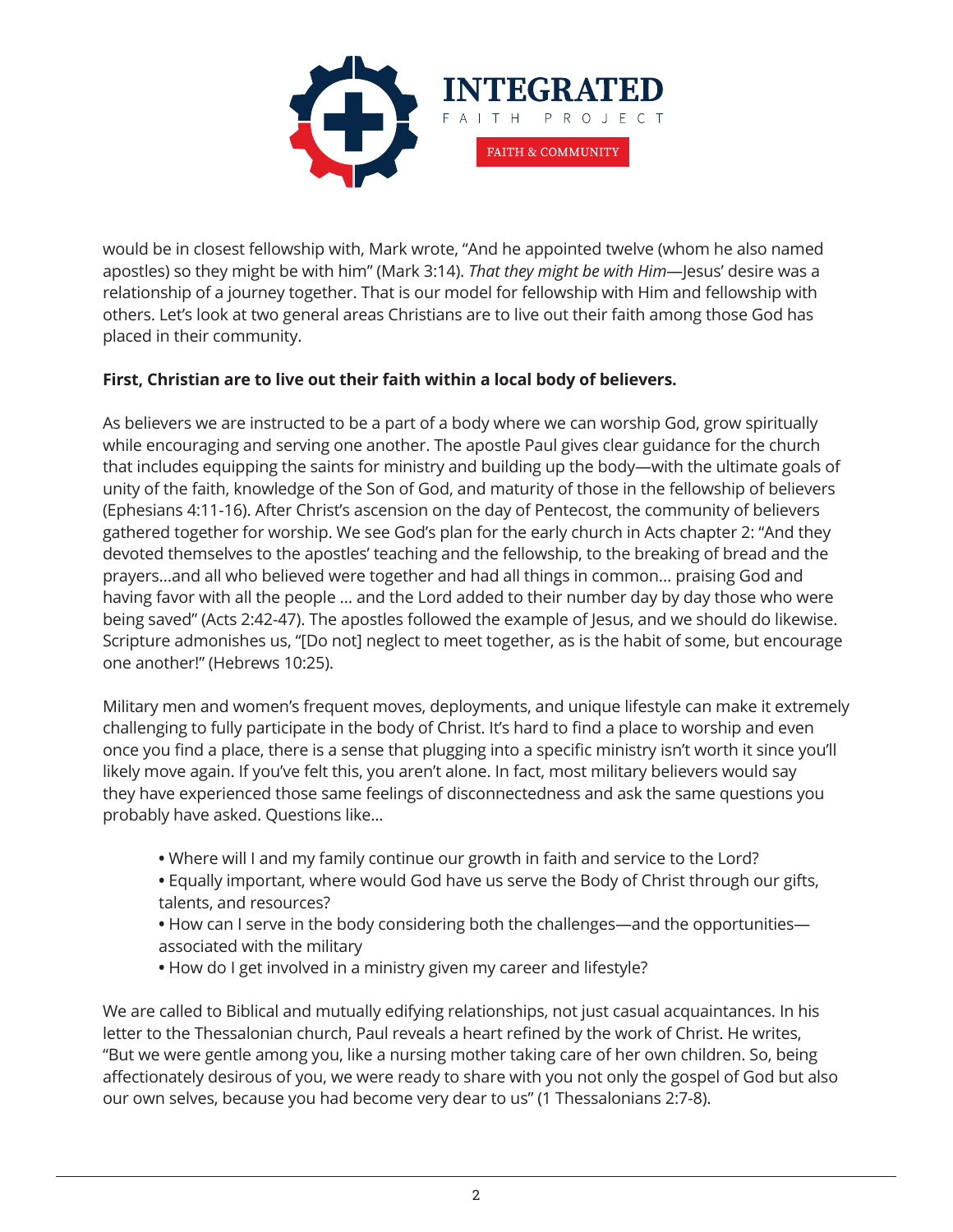

This is a sterling example of a Christ-like relationship—growing affection, focused on the other's needs, and sacrificial sharing of self. It is much more than meeting at church and attending church events. This is a calling to do life together; to share each other's burdens, to build strong, lasting relationships with each other and when needed to hold one another up. Doing life together happens through mentoring, discipling, accountability, small group relationships, picnics, sickness, and struggles.

These deep fellowships grow in richness over time. Starting with a simple coffee encounter or startup OCF group or service project, deep relationships may evolve. Those are the encounters that we only discover months later that God had set up as divine appointments.

OCF's mission is to engage "military leaders in Biblical fellowship and growth to equip them for Christ-like service." Many forms of Christian fellowship found in the larger community, and its churches are growth and service producing. Nevertheless, the unique aspects of military life including frequent moves, family separations, challenging duties, and the military culture can often be best served in fellowship among fellow military. Small group studies, personal mentoring and accountability, prayer groups, chapel programs and services—all bring Christ into relationships where like-minded military can serve each other.

As fellow believers in uniform we we will be able to share some common hardships, trials, and experiences in Christ-like relationships with one another. In many ways military experiences that differ from those in other vocations. Like David and his mighty men and Jesus with His disciples, we are to build around us a coalition of believers so we can collectively worship, learn, grow, mourn, celebrate, and live as believers in Christ...*together*.

And it is together that we will be equipped to reach full maturity in faith so we can more fully serve others and serve the Lord. So again, first and foremost, Christian are to live out their faith within a local body of believers—where they have been planted both geographically and vocationally.

## **Secondly, Christians express their faith as they participate in their local community.**

As Christians, we are to also live out our faith in the location God has placed us. For military leaders that includes the workplace, the military community, and the community surrounding the base. Look at Jesus, He attended the wedding feast of Cana as a member of the community—and there He conducted His first miracle in response to what seemed to be a purely social need. Both Christ and the apostles ministered to their communities through more than just healing and miracles. They brought food to the hungry, shelter for the homeless, and comforted the suffering and the sick. We, too, are called to involvement in our neighborhoods and cities. These actions are excellent examples of ways that a Christian can be active and serve their local community.